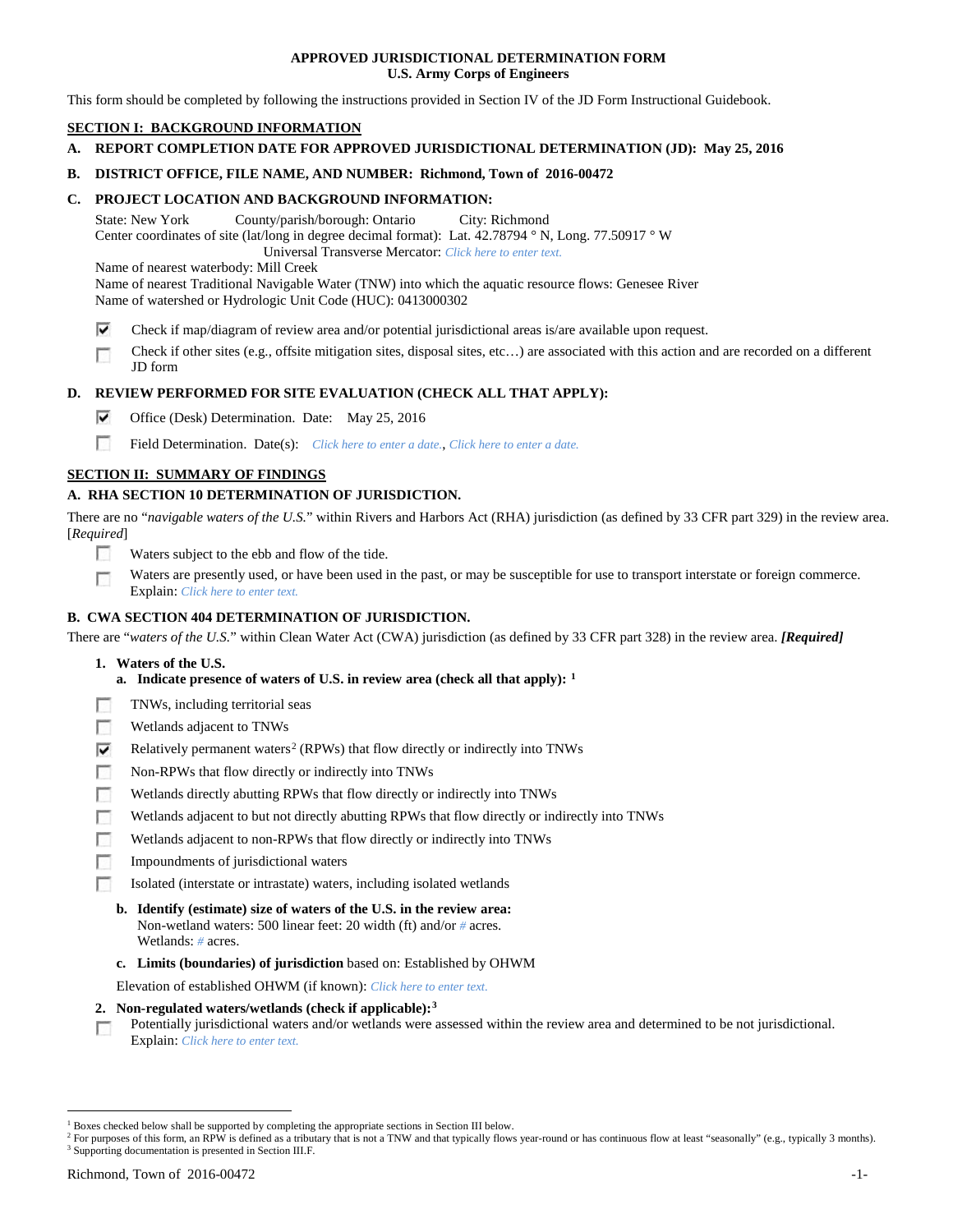# **SECTION III: CWA ANALYSIS**

### **A. TNWs AND WETLANDS ADJACENT TO TNWs**

**The agencies will assert jurisdiction over TNWs and wetlands adjacent to TNWs. If the aquatic resource is a TNW, complete Section III.A.1 and Section III.D.1. only; if the aquatic resource is a wetland adjacent to a TNW, complete Sections III.A.1 and 2 and Section III.D.1.; otherwise, see Section III.B below**.

- **1. TNW**  Identify TNW: *Click here to enter text.*
	- Summarize rationale supporting determination: *Click here to enter text.*
- **2. Wetland adjacent to TNW** Summarize rationale supporting conclusion that wetland is "adjacent": *Click here to enter text.*

## **B. CHARACTERISTICS OF TRIBUTARY (THAT IS NOT A TNW) AND ITS ADJACENT WETLANDS (IF ANY):**

**This section summarizes information regarding characteristics of the tributary and its adjacent wetlands, if any, and it helps determine whether or not the standards for jurisdiction established under Rapanos have been met.** 

**The agencies will assert jurisdiction over non-navigable tributaries of TNWs where the tributaries are "relatively permanent waters" (RPWs), i.e. tributaries that typically flow year-round or have continuous flow at least seasonally (e.g., typically 3 months). A wetland that directly abuts an RPW is also jurisdictional. If the aquatic resource is not a TNW, but has year-round (perennial) flow, skip to Section III.D.2. If the aquatic resource is a wetland directly abutting a tributary with perennial flow, skip to Section III.D.4.**

**A wetland that is adjacent to but that does not directly abut an RPW requires a significant nexus evaluation. Corps districts and EPA regions will include in the record any available information that documents the existence of a significant nexus between a relatively permanent tributary that is not perennial (and its adjacent wetlands if any) and a traditional navigable water, even though a significant nexus finding is not required as a matter of law.**

**If the waterbody[4](#page-1-0) is not an RPW, or a wetland directly abutting an RPW, a JD will require additional data to determine if the waterbody has a significant nexus with a TNW. If the tributary has adjacent wetlands, the significant nexus evaluation must consider the tributary in combination with all of its adjacent wetlands. This significant nexus evaluation that combines, for analytical purposes, the tributary and all of its adjacent wetlands is used whether the review area identified in the JD request is the tributary, or its adjacent wetlands, or both. If the JD covers a tributary with adjacent wetlands, complete Section III.B.1 for the tributary, Section III.B.2 for any onsite wetlands, and Section III.B.3 for all wetlands adjacent to that tributary, both onsite and offsite. The determination whether a significant nexus exists is determined in Section III.C below.**

**1. Characteristics of non-TNWs that flow directly or indirectly into TNW**

**(i) General Area Conditions:**

Watershed size: *# Choose an item.* Drainage area: *# Choose an item.*

Average annual rainfall: *#* inches Average annual snowfall: *#* inches

#### **(ii) Physical Characteristics:**

- (a) Relationship with TNW:
	- Tributary flows directly into TNW.

n Tributary flows through *Choose an item.* tributaries before entering TNW.

Project waters are *Choose an item.* river miles from TNW. Project waters are *Choose an item.* river miles from RPW. Project waters are *Choose an item.* aerial (straight) miles from TNW. Project waters are *Choose an item.* aerial (straight) miles from RPW. Project waters cross or serve as state boundaries. Explain: *Click here to enter text.*

Identify flow route to TNW[5:](#page-1-1) *Click here to enter text.* Tributary stream order, if known: *Click here to enter text.*

(b) General Tributary Characteristics (check all that apply):

**Tributary** is: Natural

- Artificial (man-made). Explain: *Click here to enter text.*
- Manipulated (man-altered). Explain: *Click here to enter text.*

<span id="page-1-0"></span><sup>&</sup>lt;sup>4</sup> Note that the Instructional Guidebook contains additional information regarding swales, ditches, washes, and erosional features generally and in the arid West.

<span id="page-1-1"></span><sup>5</sup> Flow route can be described by identifying, e.g., tributary a, which flows through the review area, to flow into tributary b, which then flows into TNW.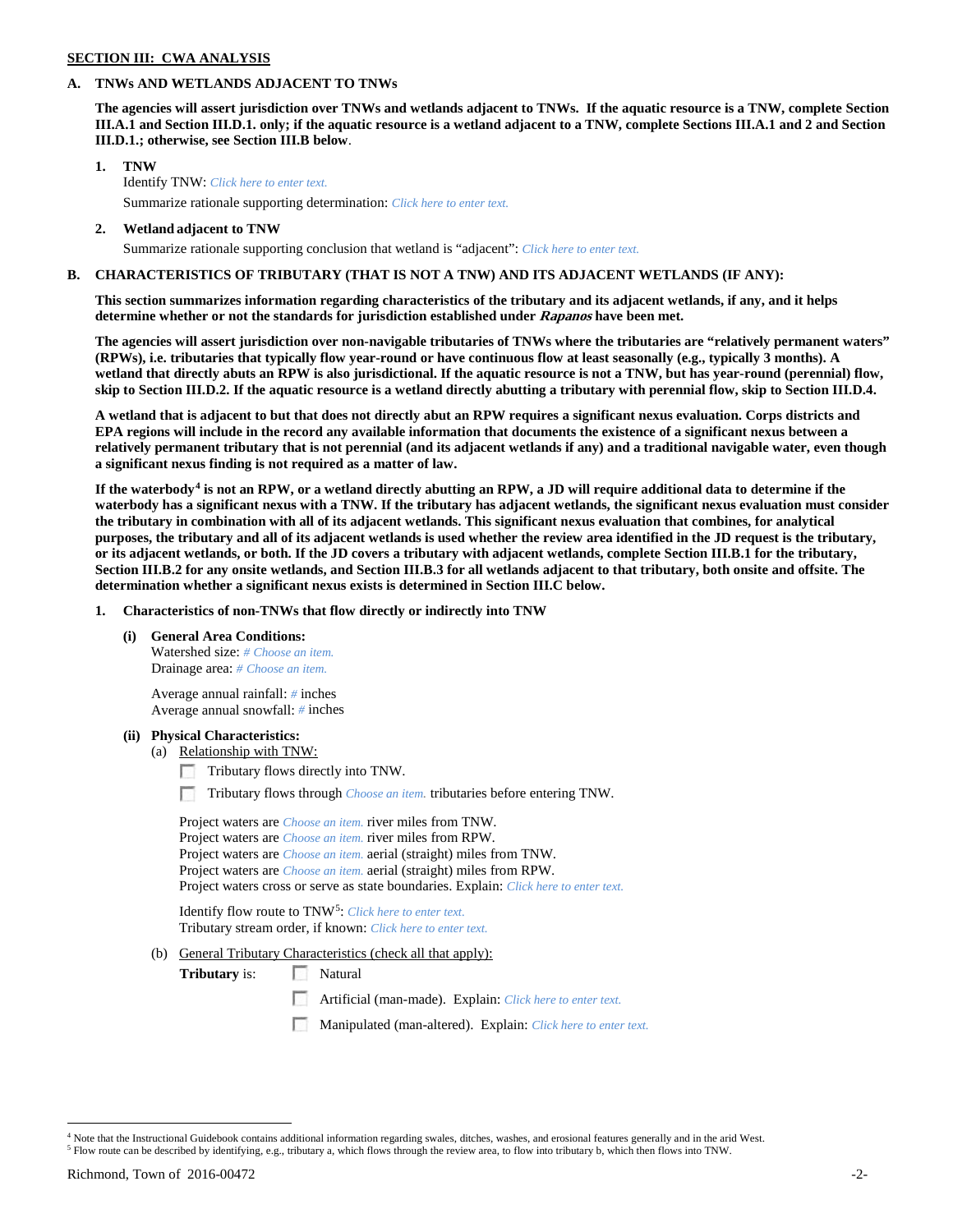|                                                                                                                                                                                        |                                                                                                                                                                                                                                                                                     | <b>Tributary</b> properties with respect to top of bank (estimate):<br>Average width: # feet<br>Average depth: # feet<br>Average side slopes: Choose an item.                                                                                    |     |                                                     |                |                                   |  |                                                            |
|----------------------------------------------------------------------------------------------------------------------------------------------------------------------------------------|-------------------------------------------------------------------------------------------------------------------------------------------------------------------------------------------------------------------------------------------------------------------------------------|--------------------------------------------------------------------------------------------------------------------------------------------------------------------------------------------------------------------------------------------------|-----|-----------------------------------------------------|----------------|-----------------------------------|--|------------------------------------------------------------|
|                                                                                                                                                                                        |                                                                                                                                                                                                                                                                                     | Primary tributary substrate composition (check all that apply):                                                                                                                                                                                  |     |                                                     |                |                                   |  |                                                            |
|                                                                                                                                                                                        |                                                                                                                                                                                                                                                                                     | Silts                                                                                                                                                                                                                                            |     | Sands                                               |                |                                   |  | Concrete                                                   |
|                                                                                                                                                                                        |                                                                                                                                                                                                                                                                                     | Cobbles                                                                                                                                                                                                                                          |     | Gravel                                              |                |                                   |  | Muck                                                       |
|                                                                                                                                                                                        |                                                                                                                                                                                                                                                                                     | Bedrock                                                                                                                                                                                                                                          | LS. | Vegetation. Type/% cover: Click here to enter text. |                |                                   |  |                                                            |
|                                                                                                                                                                                        |                                                                                                                                                                                                                                                                                     | Other. Explain: Click here to enter text.                                                                                                                                                                                                        |     |                                                     |                |                                   |  |                                                            |
|                                                                                                                                                                                        | Tributary condition/stability [e.g., highly eroding, sloughing banks]. Explain: Click here to enter text.<br>Presence of run/riffle/pool complexes. Explain: Click here to enter text.<br>Tributary geometry: Choose an item.<br>Tributary gradient (approximate average slope): #% |                                                                                                                                                                                                                                                  |     |                                                     |                |                                   |  |                                                            |
|                                                                                                                                                                                        | Flow:<br>(c)                                                                                                                                                                                                                                                                        | Tributary provides for: Choose an item.<br>Estimate average number of flow events in review area/year: Choose an item.<br>Describe flow regime: Click here to enter text.<br>Other information on duration and volume: Click here to enter text. |     |                                                     |                |                                   |  |                                                            |
|                                                                                                                                                                                        |                                                                                                                                                                                                                                                                                     | <b>Surface flow is:</b> Choose an item. <b>Characteristics:</b> Click here to enter text.                                                                                                                                                        |     |                                                     |                |                                   |  |                                                            |
|                                                                                                                                                                                        |                                                                                                                                                                                                                                                                                     | Subsurface flow: Choose an item. Explain findings: Click here to enter text.<br>Dye (or other) test performed: Click here to enter text.                                                                                                         |     |                                                     |                |                                   |  |                                                            |
|                                                                                                                                                                                        | Tributary has (check all that apply):<br>Bed and banks<br>$\Box$ OHWM <sup>6</sup> (check all indicators that apply):                                                                                                                                                               |                                                                                                                                                                                                                                                  |     |                                                     |                |                                   |  |                                                            |
|                                                                                                                                                                                        |                                                                                                                                                                                                                                                                                     | $\Box$ clear, natural line impressed on the bank $\Box$                                                                                                                                                                                          |     |                                                     |                | the presence of litter and debris |  |                                                            |
|                                                                                                                                                                                        |                                                                                                                                                                                                                                                                                     | changes in the character of soil<br><b>1000</b>                                                                                                                                                                                                  |     |                                                     | <b>ISBN</b>    |                                   |  | destruction of terrestrial vegetation                      |
|                                                                                                                                                                                        |                                                                                                                                                                                                                                                                                     | shelving<br>L.                                                                                                                                                                                                                                   |     |                                                     | L.             | the presence of wrack line        |  |                                                            |
|                                                                                                                                                                                        |                                                                                                                                                                                                                                                                                     |                                                                                                                                                                                                                                                  |     | vegetation matted down, bent, or absent             | <b>In the </b> | sediment sorting                  |  |                                                            |
|                                                                                                                                                                                        |                                                                                                                                                                                                                                                                                     | leaf litter disturbed or washed away                                                                                                                                                                                                             |     |                                                     | F 1            | scour                             |  |                                                            |
|                                                                                                                                                                                        |                                                                                                                                                                                                                                                                                     | sediment deposition                                                                                                                                                                                                                              |     |                                                     | ш              |                                   |  | multiple observed or predicted flow events                 |
|                                                                                                                                                                                        |                                                                                                                                                                                                                                                                                     | water staining                                                                                                                                                                                                                                   |     |                                                     |                |                                   |  | abrupt change in plant community Click here to enter text. |
|                                                                                                                                                                                        |                                                                                                                                                                                                                                                                                     | other (list): Click here to enter text.<br><b>Discontinuous OHWM.</b> <sup>7</sup> Explain: Click here to enter text.                                                                                                                            |     |                                                     |                |                                   |  |                                                            |
| If factors other than the OHWM were used to determine lateral extent of CWA jurisdiction (check all that apply):<br>High Tide Line indicated by:<br>Mean High Water Mark indicated by: |                                                                                                                                                                                                                                                                                     |                                                                                                                                                                                                                                                  |     |                                                     |                |                                   |  |                                                            |
|                                                                                                                                                                                        |                                                                                                                                                                                                                                                                                     | oil or scum line along shore objects<br><b>ISLE</b>                                                                                                                                                                                              |     |                                                     | L.             | survey to available datum;        |  |                                                            |
|                                                                                                                                                                                        |                                                                                                                                                                                                                                                                                     |                                                                                                                                                                                                                                                  |     | fine shell or debris deposits (foreshore)           | $\mathcal{L}$  | physical markings;                |  |                                                            |
|                                                                                                                                                                                        |                                                                                                                                                                                                                                                                                     | physical markings/characteristics                                                                                                                                                                                                                |     |                                                     | п              |                                   |  | vegetation lines/changes in vegetation types.              |
|                                                                                                                                                                                        |                                                                                                                                                                                                                                                                                     | tidal gauges                                                                                                                                                                                                                                     |     |                                                     |                |                                   |  |                                                            |
|                                                                                                                                                                                        | LЗ                                                                                                                                                                                                                                                                                  | other (list): Click here to enter text.                                                                                                                                                                                                          |     |                                                     |                |                                   |  |                                                            |
|                                                                                                                                                                                        | (iii) Chemical Characteristics:                                                                                                                                                                                                                                                     |                                                                                                                                                                                                                                                  |     |                                                     |                |                                   |  |                                                            |
|                                                                                                                                                                                        | Characterize tributary (e.g., water color is clear, discolored, oily film; water quality; general watershed characteristics, etc.).                                                                                                                                                 |                                                                                                                                                                                                                                                  |     |                                                     |                |                                   |  |                                                            |

Explain: *Click here to enter text.* Identify specific pollutants, if known: *Click here to enter text.*

<span id="page-2-1"></span><span id="page-2-0"></span> <sup>6</sup> <sup>6</sup>A natural or man-made discontinuity in the OHWM does not necessarily sever jurisdiction (e.g., where the stream temporarily flows underground, or where the OHWM has been removed by development or agricultural practices). Where there is a break in the OHWM that is unrelated to the waterbody's flow regime (e.g., flow over a rock outcrop or through a culvert), the agencies will look for indicators of flow above and below the break. 7 Ibid.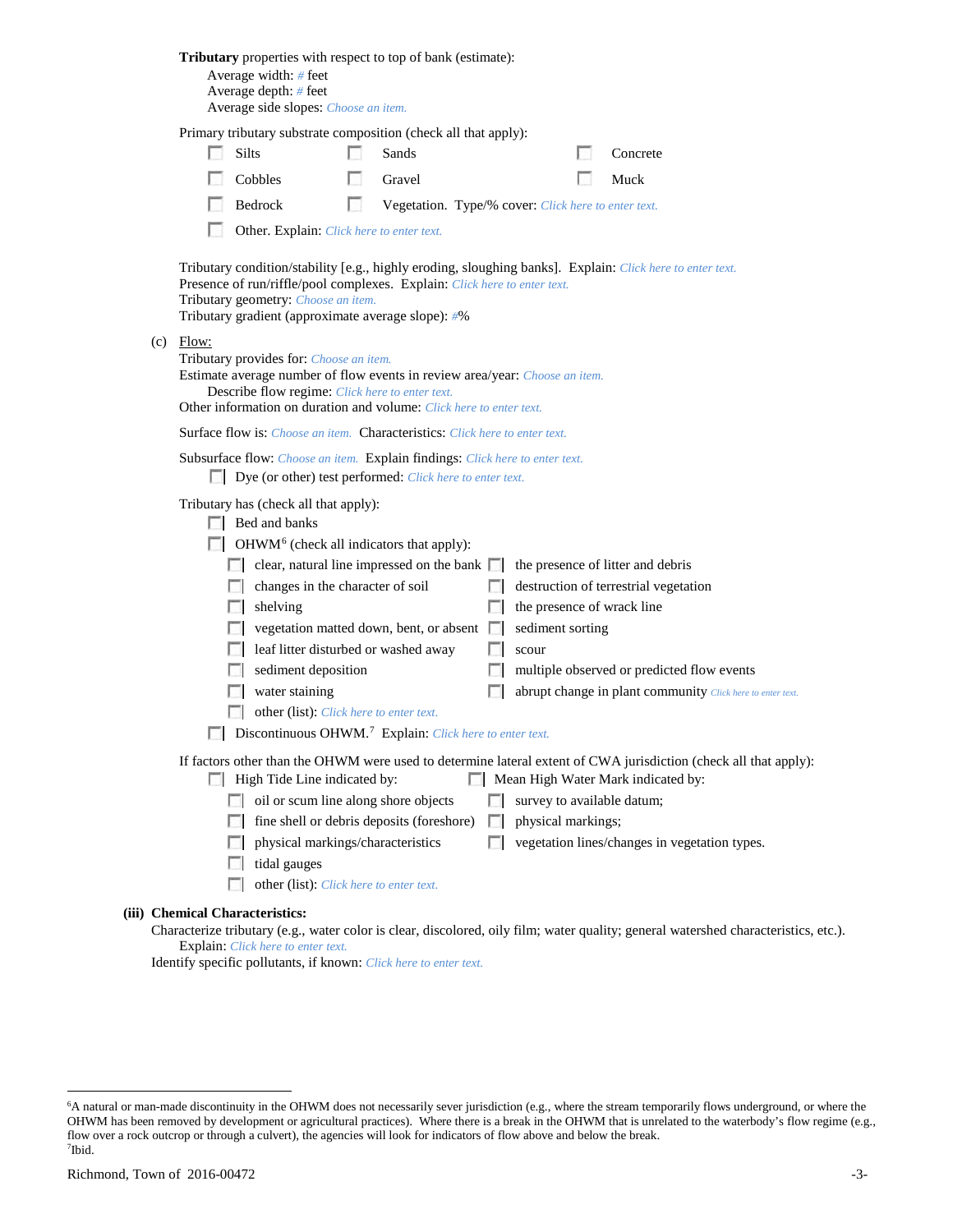## **(iv) Biological Characteristics. Channel supports (check all that apply):**

- Riparian corridor. Characteristics (type, average width): *Click here to enter text.*
- Wetland fringe. Characteristics: *Click here to enter text.*
- Habitat for:
	- Federally Listed species. Explain findings: *Click here to enter text.*
	- Fish/spawn areas. Explain findings: *Click here to enter text.*
	- Other environmentally-sensitive species. Explain findings: *Click here to enter text.*
	- n Aquatic/wildlife diversity. Explain findings: *Click here to enter text.*

#### **2. Characteristics of wetlands adjacent to non-TNW that flow directly or indirectly into TNW**

#### **(i) Physical Characteristics:**

- (a) General Wetland Characteristics:
	- Properties:

Wetland size: *#* acres Wetland type. Explain: *Click here to enter text.*

Wetland quality. Explain: *Click here to enter text.*

Project wetlands cross or serve as state boundaries. Explain: *Click here to enter text.*

(b) General Flow Relationship with Non-TNW: Flow is: *Choose an item.* Explain: *Click here to enter text.*

Surface flow is: *Choose an item.* Characteristics: *Click here to enter text.*

Subsurface flow: *Choose an item.* Explain findings: *Click here to enter text.*

Dye (or other) test performed: *Click here to enter text.*

### (c) Wetland Adjacency Determination with Non-TNW:

- $\Box$  Directly abutting
- Not directly abutting
	- 100 Discrete wetland hydrologic connection. Explain: *Click here to enter text.*
	- Ecological connection. Explain: *Click here to enter text.* **The Company**
	- $\sim$ Separated by berm/barrier. Explain: *Click here to enter text.*
- (d) Proximity (Relationship) to TNW

Project wetlands are *Choose an item.* river miles from TNW. Project waters are *Choose an item.* aerial (straight) miles from TNW. Flow is from: *Choose an item.* Estimate approximate location of wetland as within the *Choose an item.* floodplain.

#### **(ii) Chemical Characteristics:**

Characterize wetland system (e.g., water color is clear, brown, oil film on surface; water quality; general watershed characteristics; etc.). Explain: *Click here to enter text.*

Identify specific pollutants, if known: *Click here to enter text.*

### **(iii) Biological Characteristics. Wetland supports (check all that apply):**

- Riparian buffer. Characteristics (type, average width): *Click here to enter text.*
- Vegetation type/percent cover. Explain: *Click here to enter text.*
- $\Box$  Habitat for:
	- Federally Listed species. Explain findings: *Click here to enter text*.
	- Fish/spawn areas. Explain findings: *Click here to enter text*.
	- Other environmentally-sensitive species. Explain findings: *Click here to enter text.*
	- Aquatic/wildlife diversity. Explain findings: *Click here to enter text.*

#### **3. Characteristics of all wetlands adjacent to the tributary (if any)**

All wetland(s) being considered in the cumulative analysis: *Choose an item.* Approximately (*#*) acres in total are being considered in the cumulative analysis.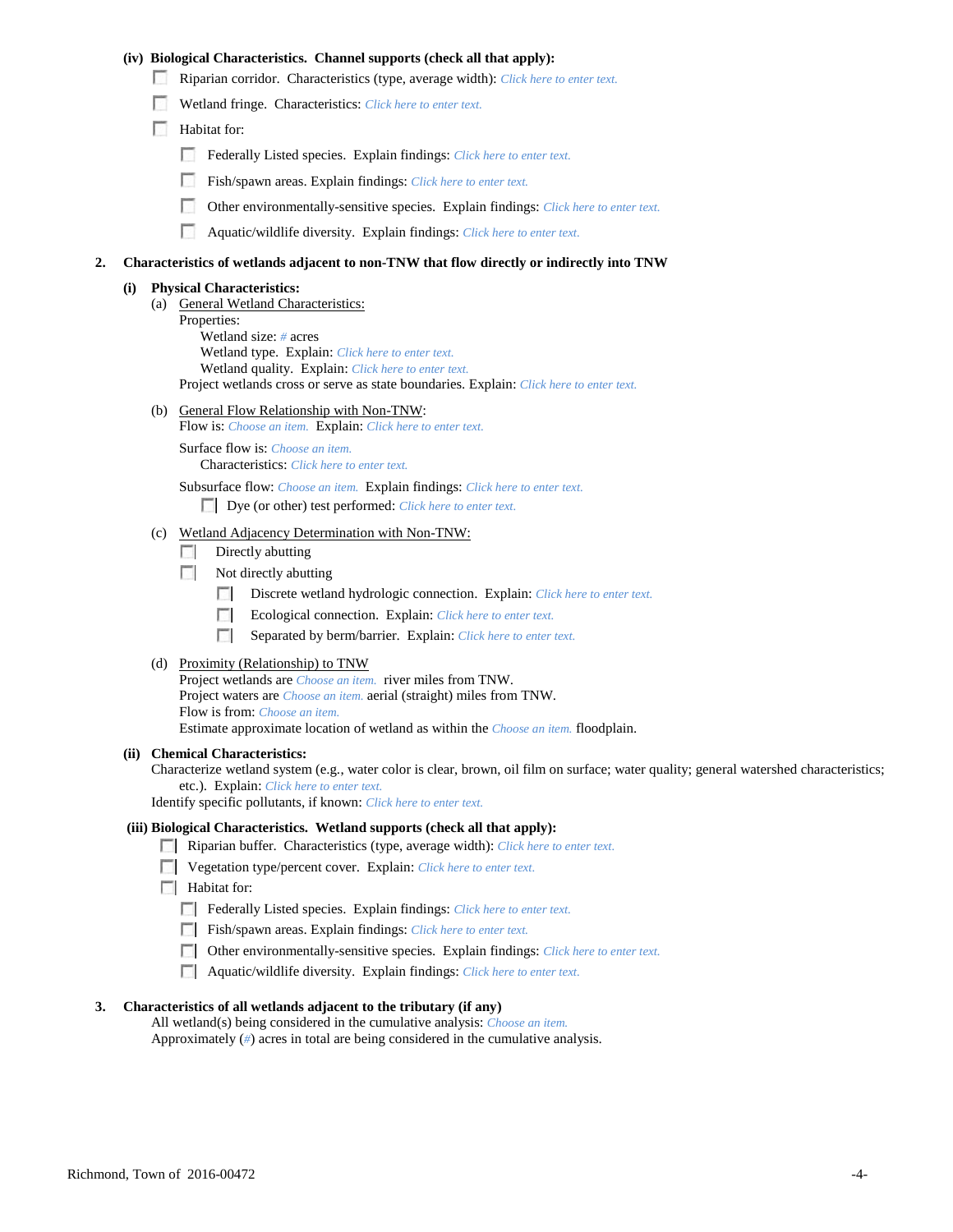For each wetland, specify the following:

| Directly abuts? $(Y/N)$ | Size (in acres) | Directly abuts? $(Y/N)$ | Size (in acres) |
|-------------------------|-----------------|-------------------------|-----------------|
| Y/N                     |                 |                         |                 |
| Y/N                     |                 | Y/N                     |                 |
| Y/N                     |                 | Y/N                     |                 |
| Y/N                     |                 | Y/N                     |                 |

Summarize overall biological, chemical and physical functions being performed: *Click here to enter text.*

## **C. SIGNIFICANT NEXUS DETERMINATION**

**A significant nexus analysis will assess the flow characteristics and functions of the tributary itself and the functions performed by any wetlands adjacent to the tributary to determine if they significantly affect the chemical, physical, and biological integrity of a TNW. For each of the following situations, a significant nexus exists if the tributary, in combination with all of its adjacent wetlands, has more than a speculative or insubstantial effect on the chemical, physical and/or biological integrity of a TNW. Considerations when evaluating significant nexus include, but are not limited to the volume, duration, and frequency of the flow of water in the tributary and its proximity to a TNW, and the functions performed by the tributary and all its adjacent wetlands. It is not appropriate to determine significant nexus based solely on any specific threshold of distance (e.g. between a tributary and its adjacent wetland or between a tributary and the TNW). Similarly, the fact an adjacent wetland lies within or outside of a floodplain is not solely determinative of significant nexus.** 

### **Draw connections between the features documented and the effects on the TNW, as identified in the** *Rapanos* **Guidance and discussed in the Instructional Guidebook. Factors to consider include, for example:**

- Does the tributary, in combination with its adjacent wetlands (if any), have the capacity to carry pollutants or flood waters to TNWs, or to reduce the amount of pollutants or flood waters reaching a TNW?
- Does the tributary, in combination with its adjacent wetlands (if any), provide habitat and lifecycle support functions for fish and other species, such as feeding, nesting, spawning, or rearing young for species that are present in the TNW?
- Does the tributary, in combination with its adjacent wetlands (if any), have the capacity to transfer nutrients and organic carbon that support downstream foodwebs?
- Does the tributary, in combination with its adjacent wetlands (if any), have other relationships to the physical, chemical, or biological integrity of the TNW?

### *Note: the above list of considerations is not inclusive and other functions observed or known to occur should be documented below:*

- **1. Significant nexus findings for non-RPW that has no adjacent wetlands and flows directly or indirectly into TNWs.** Explain findings of presence or absence of significant nexus below, based on the tributary itself, then go to Section III.D: *Click here to enter text.*
- **2. Significant nexus findings for non-RPW and its adjacent wetlands, where the non-RPW flows directly or indirectly into TNWs.**  Explain findings of presence or absence of significant nexus below, based on the tributary in combination with all of its adjacent wetlands, then go to Section III.D: *Click here to enter text.*
- **3. Significant nexus findings for wetlands adjacent to an RPW but that do not directly abut the RPW.** Explain findings of presence or absence of significant nexus below, based on the tributary in combination with all of its adjacent wetlands, then go to Section III.D: *Click here to enter text.*

# **D. DETERMINATIONS OF JURISDICTIONAL FINDINGS. THE SUBJECT WATERS/WETLANDS ARE (CHECK ALL THAT APPLY):**

- **1. TNWs and Adjacent Wetlands.** Check all that apply and provide size estimates in review area:
	- TNWs: *#* linear feet *#* width (ft), Or, *#* acres.
	- **Wetlands adjacent to TNWs: # acres.**

## **2. RPWs that flow directly or indirectly into TNWs.**

- $\nabla$  Tributaries of TNWs where tributaries typically flow year-round are jurisdictional. Provide data and rationale indicating that tributary is perennial: Mill Creek is shown as a solid blue line on the USGS map and shows morphological characteristics of a perennial stream, including well established banks, point bars, and substantial flow ,even in the summer. The stream is clearly visible on aerial photography.
- $\Box$  Tributaries of TNW where tributaries have continuous flow "seasonally" (e.g., typically three months each year) are jurisdictional. Data supporting this conclusion is provided at Section III.B. Provide rationale indicating that tributary flows seasonally: *Click here to enter text.*.

Provide estimates for jurisdictional waters in the review area (check all that apply):

- $\triangledown$  Tributary waters: 500 linear feet 20 width (ft).
- Other non-wetland waters: *#* acres. Identify type(s) of waters: *Click here to enter text.*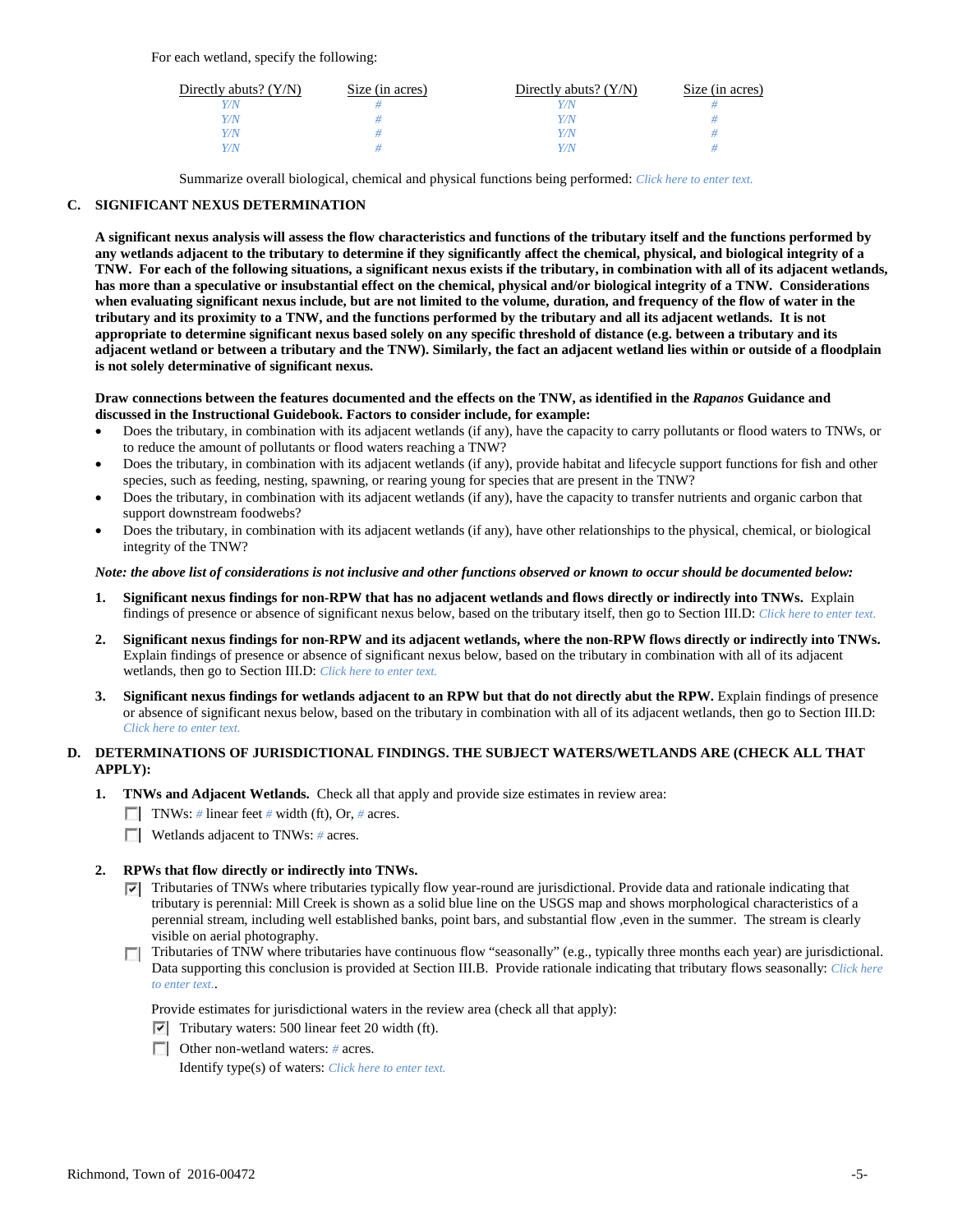## **3. Non-RPWs[8](#page-5-0) that flow directly or indirectly into TNWs.**

Waterbody that is not a TNW or an RPW, but flows directly or indirectly into a TNW, and it has a significant nexus with a TNW is jurisdictional. Data supporting this conclusion is provided at Section III.C.

Provide estimates for jurisdictional waters within the review area (check all that apply):

- **Tributary waters:** # linear feet # width (ft).
- Other non-wetland waters: *#* acres. Identify type(s) of waters: *Click here to enter text.*
- **4. Wetlands directly abutting an RPW that flow directly or indirectly into TNWs.**
	- **Wetlands directly abut RPW and thus are jurisdictional as adjacent wetlands.** 
		- $\Box$  Wetlands directly abutting an RPW where tributaries typically flow year-round. Provide data and rationale indicating that tributary is perennial in Section III.D.2, above. Provide rationale indicating that wetland is directly abutting an RPW: *Click here to enter text.*
		- Wetlands directly abutting an RPW where tributaries typically flow "seasonally." Provide data indicating that tributary is seasonal in Section III.B and rationale in Section III.D.2, above. Provide rationale indicating that wetland is directly abutting an RPW: *Click here to enter text.*

Provide acreage estimates for jurisdictional wetlands in the review area: *#* acres.

- **5. Wetlands adjacent to but not directly abutting an RPW that flow directly or indirectly into TNWs.**
	- $\Box$  Wetlands that do not directly abut an RPW, but when considered in combination with the tributary to which they are adjacent and with similarly situated adjacent wetlands, have a significant nexus with a TNW are jurisidictional. Data supporting this conclusion is provided at Section III.C.

Provide acreage estimates for jurisdictional wetlands in the review area: *#* acres.

- **6. Wetlands adjacent to non-RPWs that flow directly or indirectly into TNWs.** 
	- Wetlands adjacent to such waters, and have when considered in combination with the tributary to which they are adjacent Г. and with similarly situated adjacent wetlands, have a significant nexus with a TNW are jurisdictional. Data supporting this conclusion is provided at Section III.C.

Provide estimates for jurisdictional wetlands in the review area: *#* acres.

**7. Impoundments of jurisdictional waters. [9](#page-5-1)**

As a general rule, the impoundment of a jurisdictional tributary remains jurisdictional.

- Demonstrate that impoundment was created from "waters of the U.S.," or
- Demonstrate that water meets the criteria for one of the categories presented above (1-6), or
- n Demonstrate that water is isolated with a nexus to commerce (see E below).
- **E. ISOLATED [INTERSTATE OR INTRA-STATE] WATERS, INCLUDING ISOLATED WETLANDS, THE USE, DEGRADATION OR DESTRUCTION OF WHICH COULD AFFECT INTERSTATE COMMERCE, INCLUDING ANY SUCH WATERS (CHECK ALL THAT APPLY):[10](#page-5-2)**
	- which are or could be used by interstate or foreign travelers for recreational or other purposes.
	- from which fish or shellfish are or could be taken and sold in interstate or foreign commerce.
	- which are or could be used for industrial purposes by industries in interstate commerce.
	- Interstate isolated waters.Explain: *Click here to enter text.*
	- Other factors.Explain: *Click here to enter text.*

#### **Identify water body and summarize rationale supporting determination:** *Click here to enter text.*

Provide estimates for jurisdictional waters in the review area (check all that apply):

- Tributary waters: # linear feet # width (ft).
- Other non-wetland waters: *#* acres.

Identify type(s) of waters: *Click here to enter text.*

Wetlands: *#* acres.

 $\frac{1}{8}$ 

<span id="page-5-0"></span><sup>&</sup>lt;sup>8</sup>See Footnote # 3.<br><sup>9</sup> To complete the analysis refer to the key in Section III.D.6 of the Instructional Guidebook.

<span id="page-5-2"></span><span id="page-5-1"></span><sup>&</sup>lt;sup>10</sup> Prior to asserting or declining CWA jurisdiction based solely on this category, Corps Districts will elevate the action to Corps and EPA HQ for review consistent with the process described in the Corps/EPA *Memorandum Regarding CWA Act Jurisdiction Following Rapanos.*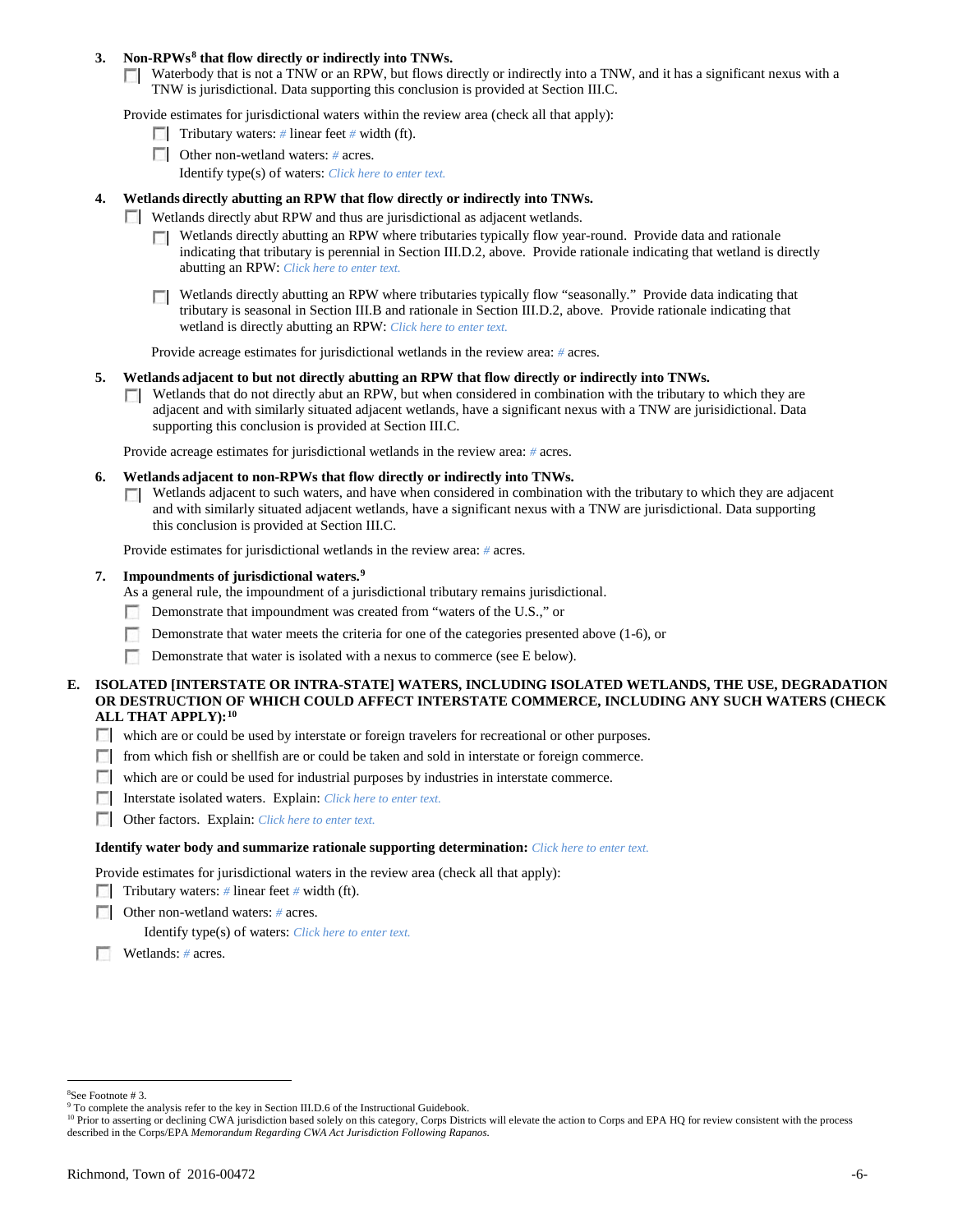| F. |                                                                                                                                                                                                    | NON-JURISDICTIONAL WATERS, INCLUDING WETLANDS (CHECK ALL THAT APPLY):                                                                                                                                                                                                                                                     |  |  |  |
|----|----------------------------------------------------------------------------------------------------------------------------------------------------------------------------------------------------|---------------------------------------------------------------------------------------------------------------------------------------------------------------------------------------------------------------------------------------------------------------------------------------------------------------------------|--|--|--|
|    |                                                                                                                                                                                                    | If potential wetlands were assessed within the review area, these areas did not meet the criteria in the 1987 Corps of Engineers<br>Wetland Delineation Manual and/or appropriate Regional Supplements.                                                                                                                   |  |  |  |
|    | <b>COL</b>                                                                                                                                                                                         | Review area included isolated waters with no substantial nexus to interstate (or foreign) commerce.<br>Prior to the Jan 2001 Supreme Court decision in "SWANCC," the review area would have been regulated based solely on the<br>"Migratory Bird Rule" (MBR).                                                            |  |  |  |
|    | L.                                                                                                                                                                                                 | Waters do not meet the "Significant Nexus" standard, where such a finding is required for jurisdiction. Explain: Click here to enter text.                                                                                                                                                                                |  |  |  |
|    | П                                                                                                                                                                                                  | Other: (explain, if not covered above): Click here to enter text.                                                                                                                                                                                                                                                         |  |  |  |
|    |                                                                                                                                                                                                    | Provide acreage estimates for non-jurisdictional waters in the review area, where the sole potential basis of jurisdiction is the MBR factors<br>(i.e., presence of migratory birds, presence of endangered species, use of water for irrigated agriculture), using best professional judgment<br>(check all that apply): |  |  |  |
|    |                                                                                                                                                                                                    | Non-wetland waters (i.e., rivers, streams): # linear feet # width (ft).                                                                                                                                                                                                                                                   |  |  |  |
|    |                                                                                                                                                                                                    | Lakes/ponds: $# \, \text{acres.}$                                                                                                                                                                                                                                                                                         |  |  |  |
|    |                                                                                                                                                                                                    | Other non-wetland waters: # acres. List type of aquatic resource: Click here to enter text                                                                                                                                                                                                                                |  |  |  |
|    |                                                                                                                                                                                                    | Wetlands: # acres.                                                                                                                                                                                                                                                                                                        |  |  |  |
|    |                                                                                                                                                                                                    | Provide acreage estimates for non-jurisdictional waters in the review area that do not meet the "Significant Nexus" standard, where such a<br>finding is required for jurisdiction (check all that apply):                                                                                                                |  |  |  |
|    |                                                                                                                                                                                                    | Non-wetland waters (i.e., rivers, streams): $\#$ linear feet $\#$ width (ft).                                                                                                                                                                                                                                             |  |  |  |
|    |                                                                                                                                                                                                    | Lakes/ponds: $# \, \text{acres.}$                                                                                                                                                                                                                                                                                         |  |  |  |
|    |                                                                                                                                                                                                    | Other non-wetland waters: # acres. List type of aquatic resource: Click here to enter text                                                                                                                                                                                                                                |  |  |  |
|    |                                                                                                                                                                                                    | Wetlands: # acres.                                                                                                                                                                                                                                                                                                        |  |  |  |
|    |                                                                                                                                                                                                    | <b>SECTION IV: DATA SOURCES.</b>                                                                                                                                                                                                                                                                                          |  |  |  |
|    |                                                                                                                                                                                                    | A. SUPPORTING DATA. Data reviewed for JD (check all that apply - checked items shall be included in case file and, where checked and                                                                                                                                                                                      |  |  |  |
|    |                                                                                                                                                                                                    | requested, appropriately reference sources below):<br>Maps, plans, plots or plat submitted by or on behalf of the applicant/consultant: Click here to enter text.                                                                                                                                                         |  |  |  |
|    |                                                                                                                                                                                                    | Data sheets prepared/submitted by or on behalf of the applicant/consultant.                                                                                                                                                                                                                                               |  |  |  |
|    |                                                                                                                                                                                                    | Office concurs with data sheets/delineation report.                                                                                                                                                                                                                                                                       |  |  |  |
|    |                                                                                                                                                                                                    | Office does not concur with data sheets/delineation report.<br>n                                                                                                                                                                                                                                                          |  |  |  |
|    |                                                                                                                                                                                                    | Data sheets prepared by the Corps: Click here to enter text.                                                                                                                                                                                                                                                              |  |  |  |
|    |                                                                                                                                                                                                    | Corps navigable waters' study: Click here to enter text.                                                                                                                                                                                                                                                                  |  |  |  |
|    |                                                                                                                                                                                                    | U.S. Geological Survey Hydrologic Atlas: Click here to enter text.                                                                                                                                                                                                                                                        |  |  |  |
|    |                                                                                                                                                                                                    | USGS NHD data.                                                                                                                                                                                                                                                                                                            |  |  |  |
|    |                                                                                                                                                                                                    | <b>USGS 8</b> and 12 digit HUC maps.                                                                                                                                                                                                                                                                                      |  |  |  |
|    | ⊽                                                                                                                                                                                                  | U.S. Geological Survey map(s). Cite scale & quad name: Honeoye, 1:24000                                                                                                                                                                                                                                                   |  |  |  |
|    |                                                                                                                                                                                                    | USDA Natural Resources Conservation Service Soil Survey. Citation: Click here to enter text.                                                                                                                                                                                                                              |  |  |  |
|    |                                                                                                                                                                                                    | National wetlands inventory map(s). Cite name: Click here to enter text.<br>г                                                                                                                                                                                                                                             |  |  |  |
|    | State/Local wetland inventory map(s): Click here to enter text.<br>п                                                                                                                               |                                                                                                                                                                                                                                                                                                                           |  |  |  |
|    | FEMA/FIRM maps: Click here to enter text.<br>п                                                                                                                                                     |                                                                                                                                                                                                                                                                                                                           |  |  |  |
|    | 100-year Floodplain Elevation is: Click here to enter text. (National Geodectic Vertical Datum of 1929)<br>Photographs: $\overline{\smile}$ Aerial (Name & Date): Internet resources, Google, Bing |                                                                                                                                                                                                                                                                                                                           |  |  |  |
|    | ⊽<br>or <b>Other (Name &amp; Date):</b> Click here to enter text.                                                                                                                                  |                                                                                                                                                                                                                                                                                                                           |  |  |  |
|    |                                                                                                                                                                                                    | Previous determination(s). File no. and date of response letter: Click here to enter text.                                                                                                                                                                                                                                |  |  |  |
|    | г                                                                                                                                                                                                  | Applicable/supporting case law: Click here to enter text.                                                                                                                                                                                                                                                                 |  |  |  |
|    | г                                                                                                                                                                                                  | Applicable/supporting scientific literature: Click here to enter text.                                                                                                                                                                                                                                                    |  |  |  |
|    |                                                                                                                                                                                                    | Other information (please specify): Click here to enter text.                                                                                                                                                                                                                                                             |  |  |  |
|    |                                                                                                                                                                                                    |                                                                                                                                                                                                                                                                                                                           |  |  |  |

# **B. ADDITIONAL COMMENTS TO SUPPORT JD:** Mill Creek is a perennial tributary to Honeoye Creek, which flows to the Genesee River, a TNW.